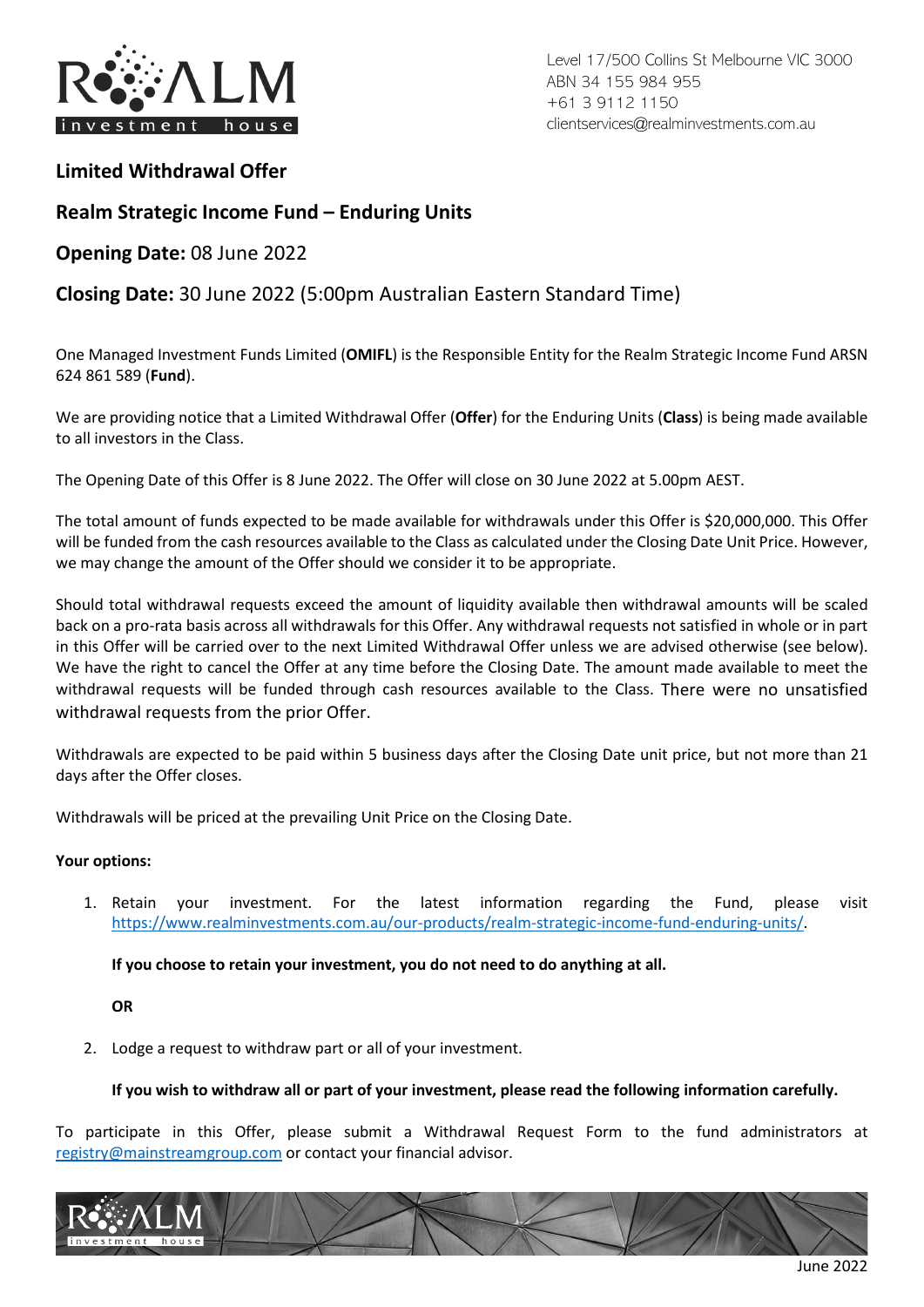

Level 17/500 Collins St Melbourne VIC 3000 ABN 34 155 984 955 +61 3 9112 1150 clientservices@realminvestments.com.au

### **Important information**

If you wish to withdraw some, or all, of your investment please note the following points:

- You can only lodge a withdrawal request after the Opening Date, and it must be received no later than 5.00pm (Australian Eastern Daylight Time) on the Closing Date.
- Your request will only be processed if we receive a completed Withdrawal Request Form, which is included in this booklet.
- If we receive a completed Withdrawal Request Form after the Closing Date, we are not bound to process the request.
- Do not submit a Withdrawal Request Form unless you are absolutely certain you wish to withdraw your investment, as the request cannot be withdrawn once accepted.
- We may not be able to redeem the full amount of units you request (see below).
- The amount will only be paid via direct credit to your nominated Australian financial institution account within 21 days of the Closing Date. Cheque payments and third-party deposits are not available.
- Where you have specified a withdrawal amount in dollars instead of in number of units, we will determine the value of the units you have requested to withdraw by dividing the amount in dollars by the withdrawal price and rounding down to four decimal places.

### **Unsatisfied withdrawal requests**

Should all withdrawal requests exceed the amount of liquidity available then withdrawal amounts will be scaled back on a pro-rata basis across all withdrawals for this Offer. Any withdrawal requests not satisfied in in whole or in part in this Offer will be carried over to the next Limited Withdrawal Offer unless we are advised otherwise.

If your withdrawal request is not fully satisfied due to a scale back and you do **not** wish to have the unsatisfied amount included automatically in the next Limited Withdrawal Offer you should notify the fund administrators at [registry@mainstreamgroup.com](mailto:registry@mainstreamgroup.com) or contact your financial advisor. You can do this at any time prior to the close of the next Limited Withdrawal Offer.

#### **Taxation considerations**

We recommend that you obtain professional tax advice before making a decision to withdraw. When you fully or partially withdraw your investment in the Fund, you are treated as having disposed of your investment. As a result, any net gain derived on disposal may be included in your assessable income. An investor holding their investment on capital account will make a capital gain (or capital loss) to the extent that the capital proceeds attributable to the disposal exceed (or are less than) the investor's cost base (or reduced cost base).

In determining the cost base or reduced cost base of your investment in the Fund, an investor will need to take into account any returns of capital and cost base adjustments arising from distributions received (such as tax deferred distributions) in respect of your investment, as these amounts may have the effect of increasing your capital gain or decreasing your capital loss. Amounts that represent the capital gains tax concession amount will have no impact

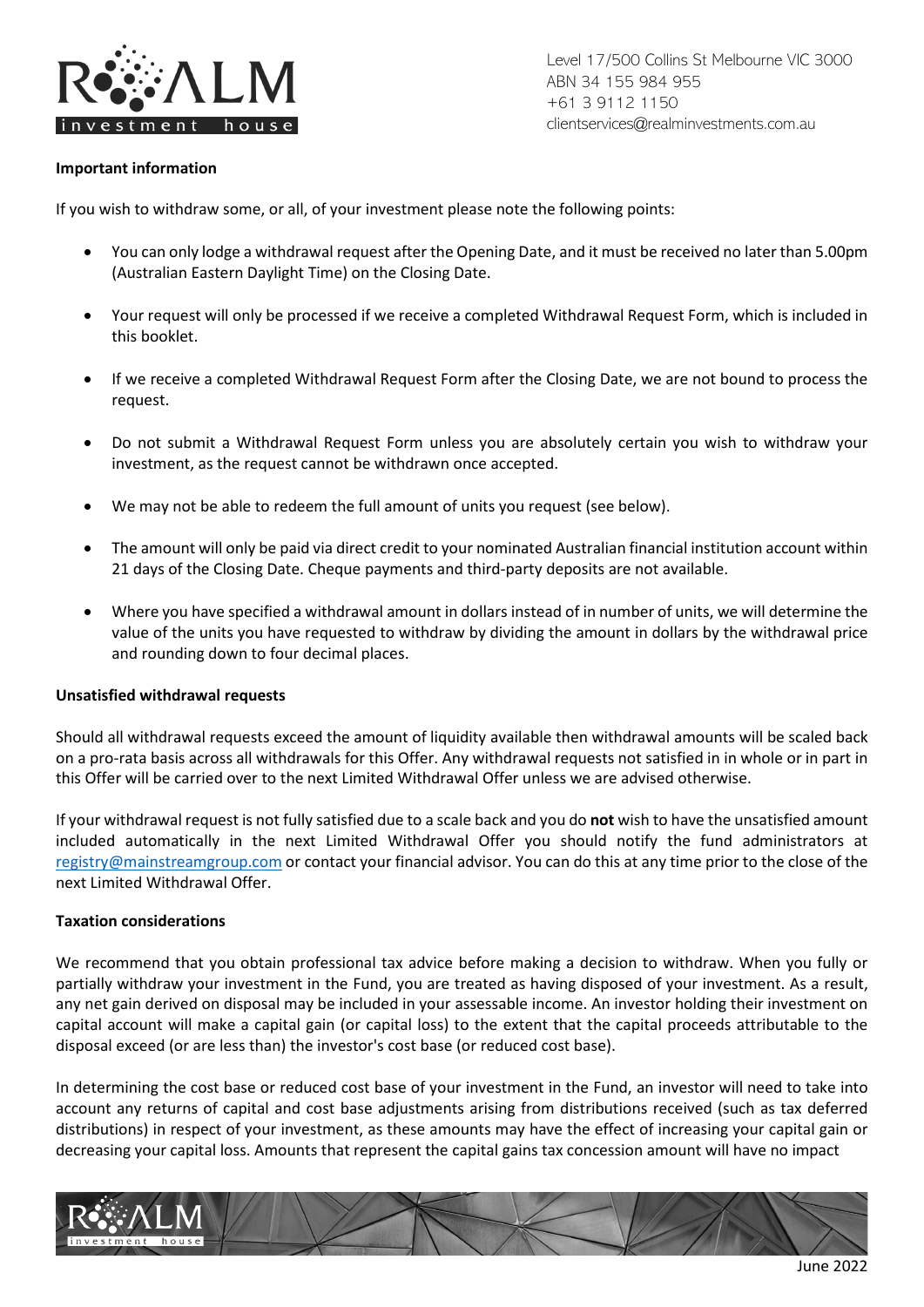

Level 17/500 Collins St Melbourne VIC 3000 ABN 34 155 984 955 +61 3 9112 1150 clientservices@realminvestments.com.au

Realm Investment House ABN 34 155 984 955 AFSL 421 336

Level 17

500 Collins Street

Melbourne VIC 3000

Email:

[clientservices@realminvestments.com.au](mailto:clientservices@realminvestments.com.au)

Website[: www.realminvestments.com.au](http://www.realminvestments.com.au/)

Tel: 03 9112 1150

#### **Disclaimer:**

Realm Investment Management Pty Ltd ACN 158 876 807, a corporate authorised representative (number 424705) of Realm Pty Ltd ACN 155 984 955 (AFSL 421336) (Realm) is the investment manager of the Realm Strategic Income Fund (ARSN 624 861 589) (Fund). One Managed Investment Funds Limited ABN 47 117 400 987 (AFSL 297042) (OMIFL) is the responsible entity of the Fund. The information contained in this document was not prepared by OMIFL but was prepared by other parties. While OMIFL has no reason to believe that the information is inaccurate, the truth or accuracy of the information contained therein cannot be warranted or guaranteed. Anyone reading this report must obtain and rely upon their own independent advice and inquiries. Investors should obtain and carefully consider the Product Disclosure Statement (PDS) and Target Market Determination (TMD) issued by OMIFL before making any decision about whether to acquire, or continue to hold, an interest in the Fund. You should also consult a licensed financial adviser before making an investment decision in relation to the Fund. A copy of the PDS (dated on 31 January 2020), TMD dated 1 October 2021, continuous disclosure notices and relevant application form may be obtained from https://www.oneinvestment.com.au/realm-strategic-income/ or http://www.realminvestments.com.au/.

Realm believes that the information contained in this document is accurate when issued. Realm does not warrant that such information or advice is accurate, reliable, complete or up-to-date, and to the fullest extent permitted by law, disclaims all liability of Realm and its associates. This document should be regarded as general information only rather than advice. In preparing this document, Realm did not take into account the investment objectives, financial situation and particular needs of any individual person. The information contained in this document must not be copied or disclosed in whole or in part without the prior written consent of Realm, and Realm accept no liability whatsoever for the actions of third parties in this respect. It is presented for informational purposes only and is not to be construed as a solicitation or an offer or recommendation to buy or sell any securities. Any opinions expressed in this document may be subject to change. Realm is not obliged to update the information. The information must not be used by recipients as a substitute for the exercise of their own judgment and investigation. Neither Realm nor any of their directors, employees or agents accept any liability for any loss or damage arising out of the use of all or part of, or any omission, inadequacy or inaccuracy in, this document. OMIFL and Realm do not guarantee the performance of the Fund or the repayment of any investor's capital. To the extent permitted by law, neither OMIFL nor Realm, including their directors, senior executives, employees, consultants, advisers, officers or authorised representatives, are liable for any loss or damage arising as a result of reliance placed on the contents of this document. Realm only provides services to wholesale clients, as defined in section 761G of the Corporations Act. Past performance is not indicative of future performance. Information in this document is current as at 06 May 2022.